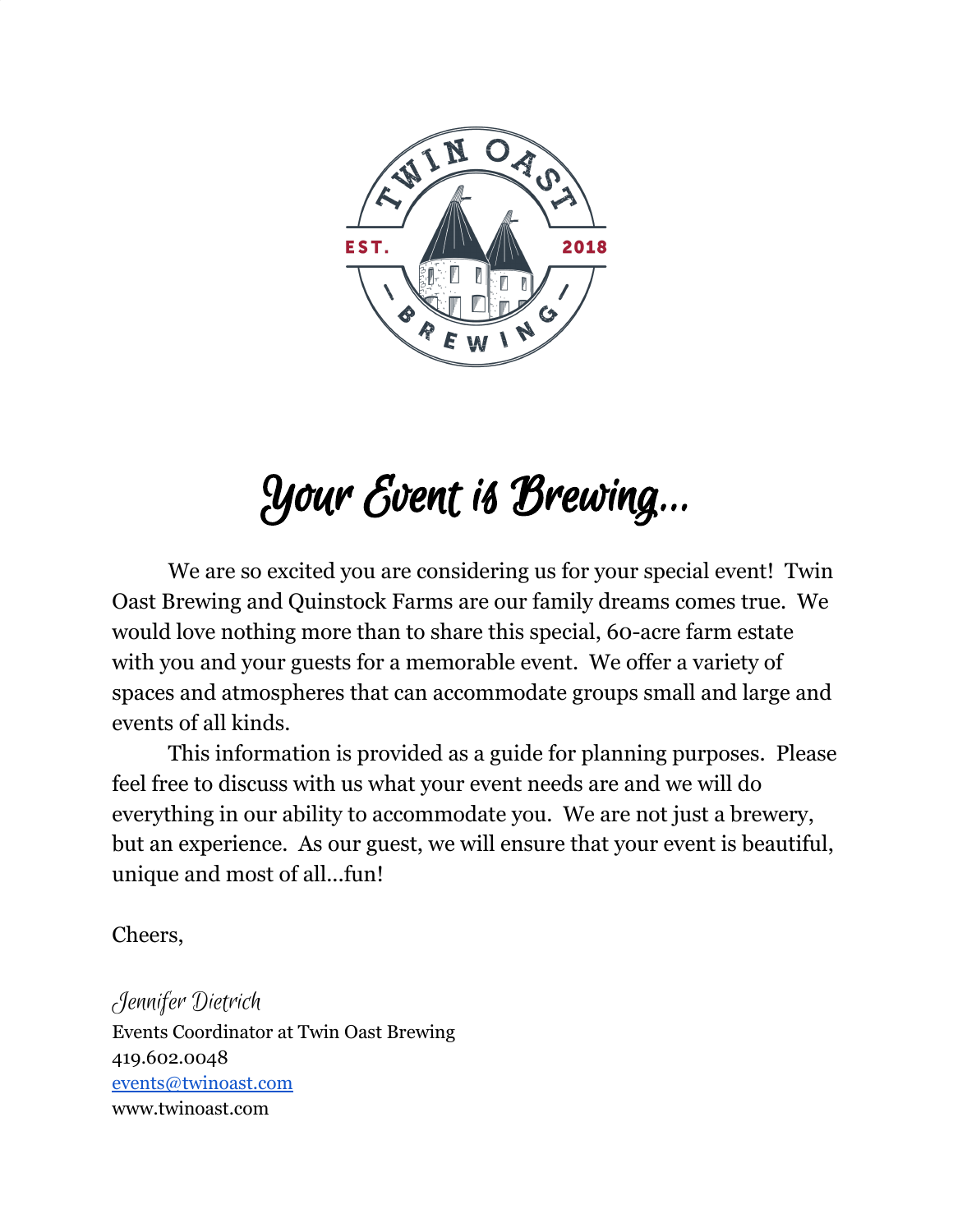# Event Spaces

### **Oast House**

*Semi-Private, May 1st-October 31st (3 hour rental from 1-4pm or 6-9pm; includes set up and tear down) \$300 Sun-Thurs \$400 Fri-Sat*

A unique VIP experience for smaller groups of around 12-30 people in our landmark space! Included in the rental fee is a server to take care of your needs and a bar right inside the space. It can be connected with a semi-private rear patio space to accommodate up to 15 more guests. The large Oast House overlooks our orchard, waterfall and connects to our patio. It is private but still immersed with all the Twin Oast action. It is sure to be the most unique event space your guests will have ever encountered!

- Food may be purchased from the Twin Oast catering package or event menu
- Guests may also use outside licensed catering service

### **Four Seasons Room**

*Semi-Private (3 hour rental, includes set up and tear down) \$300 (Saturday rental unavailable October - May)*

If you are hosting a more intimate gathering, our Four Seasons room is for you. It offers beautiful views over the farm, direct access into the tap room and outdoor patio, and a cozy atmosphere around our stone fireplace. The Four Seasons space accommodates parties up to 30 people.

- Food must be purchased from the Twin Oast catering package or event menu; no outside catering permitted in the Four Seasons room.

### **Pergola**

*Year round rental (3 hour rental from 1-4pm or 6-9pm; includes set up and tear down) \$500*

This beautiful new location is sure to be a crowd pleaser. While holding up to 60 guests, this space can be enclosed for privacy, or left open to enjoy the view of the orchard and the Twin Oasts. Don't let the winter months fool you! The Pergola is heated to keep you nice and warm for your winter event.

- Parties of 15 or more must use outside licensed catering, or you may utilize our brick oven for pizza catering
- Parties of 15 or less may order off our event menu, use outside catering, or utilize our brick oven for pizza catering

### **Estate Lawn\***

*May-October \$950 lawn rental fee* -*Tenting required, but not included*

If you would like to take full advantage of the estate surrounding Twin Oast Brewing for your wedding ceremony/reception, family reunion, or other special event, we have several areas that could be utilized for a magical event, including the beautiful willow tree, orchards, and natural amphitheater. Capacity for events up to 200+ people can be accommodated. Outside catering required.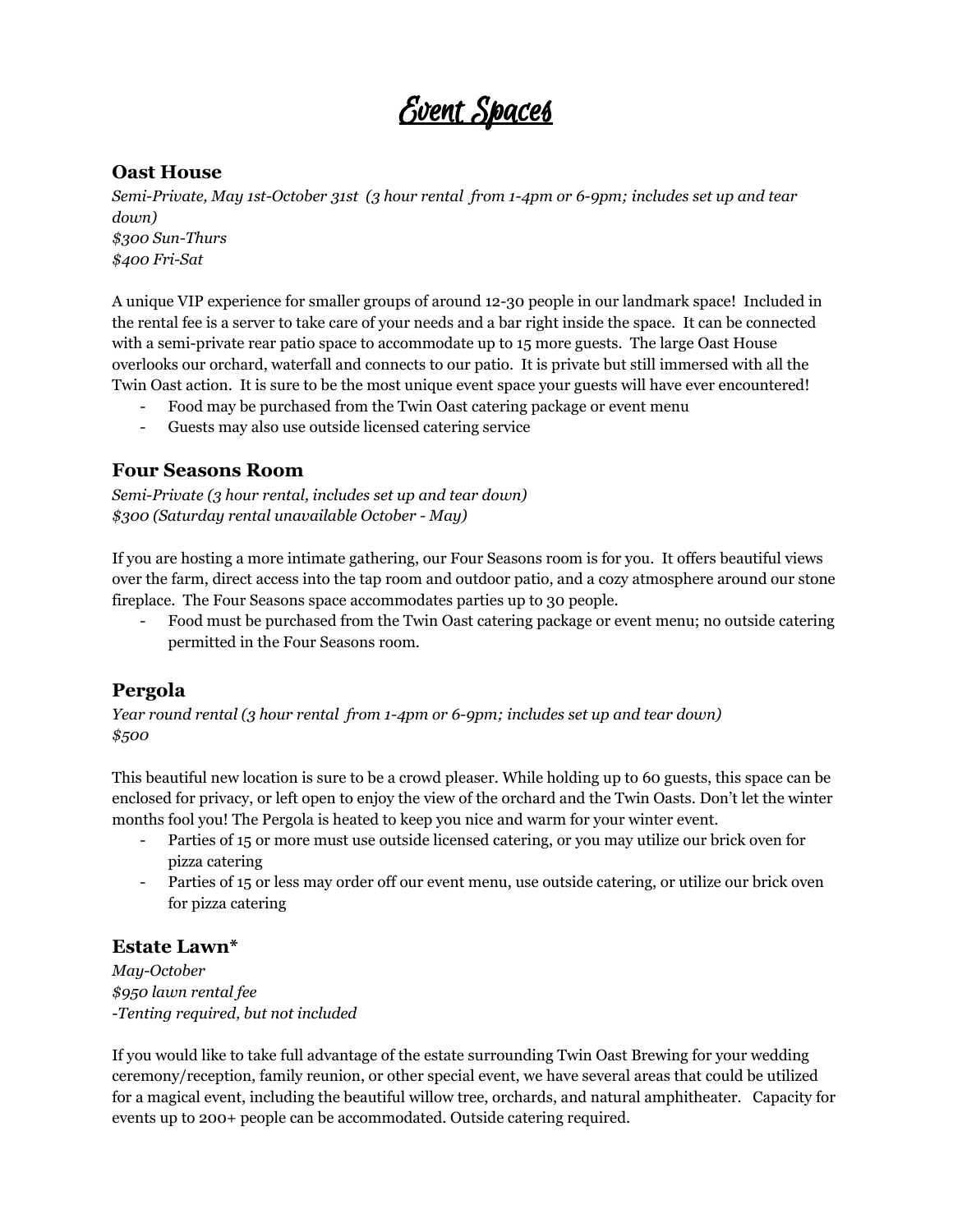# Brewery Event Bar Packages

*Please choose between a host/cash bar or one of our bar packages which will provide you a flat rate. Bartenders are included in the prices listed below. Bartenders are staf ed at a ratio of one per every 50 guests.*

## **Option #1 Host or Cash Bar\***

#### *\*cash bar/food events will have a \$3/pp service charge added to the rental fee*

### **Option #2 Bar Packages**

*Prices are per person. Soft drinks, mixers & water are included. For each additional hour to any package, add \$5 per person.*

> Twin Oast Beer & Wine Package *Our craft beer & house wine of erings* \$25 - 3 hours

Twin Oast House Package *Our craft beer, house wine and house liquor of erings* \$30 - 3 hours

Twin Oast Premium Package *Our craft beer, house wine and premium liquor of erings* \$35 - 3 hours

*Special bar requests can be accommodated at market price. 20% service fee and sales tax are additional.*